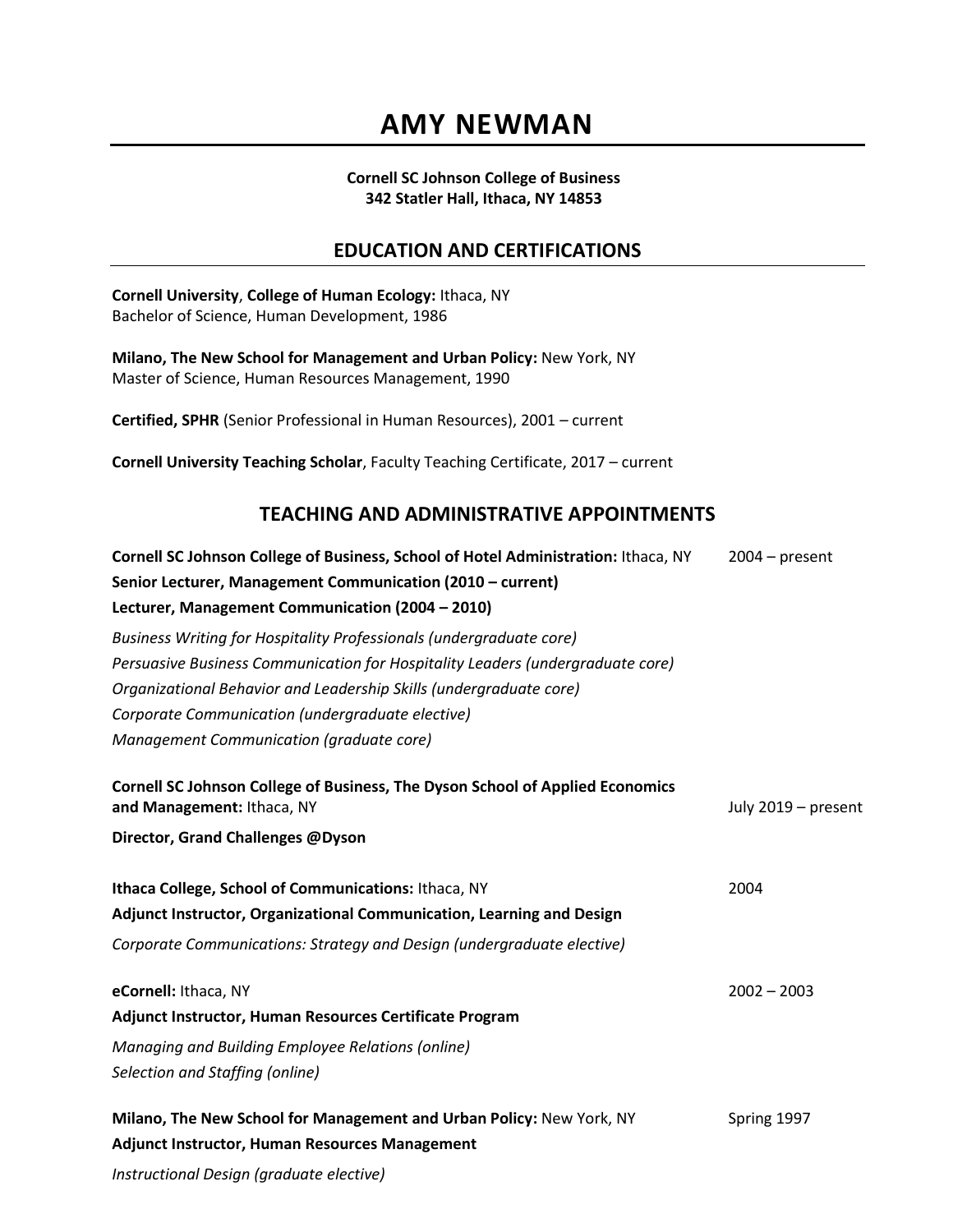#### **TEACHING AWARDS**

- Cornell Faculty Fellow in Engaged Learning, 2019 2020
- Hotel School Faculty Teaching Awards: Graduate Core, 2016 2017; Junior/Senior Core, 2017 2018, 2014 – 2015, 2012 – 2013, 2011 – 2012, 2005 – 2006; Freshman Core, 2008 – 2009
- Meada Gibbs Outstanding Teacher-Scholar Award, Association for Business Communication, 2015
- Ted Teng '79 Dean's Teaching Excellence Award, 2008 2009
- Excellence in Advising Award: Transition Advisor, 2008 2009 and 2007 2008
- Cornell Faculty Innovation in Teaching Award: Visual Communication, 2007
- Cornell Faculty Innovation in Teaching Award: Email and Instant Messaging Simulation, 2006

#### **CONSULTING EXPERIENCE**

**People Momentum (formerly Organization Blueprint):** Forest Hills and Ithaca, NY, 1998 – 2005

- **Overview:** Independent consultant working with organizations on corporate communication, management development, and human resources initiatives.
- **Selected clients:** PriceWaterhouseCoopers, Reuters, The New York Times Company, St. John's University, State Bank of Long Island, HarperCollins/NewsCorp, Bank Julius Baer, The BOC Group, Scholastic Inc.
- **Selected consulting projects:** 
	- Acted as corporate training and development director for Scholastic, Inc. Designed and implemented corporate management curriculum, competency-based behavioral interviewing process, and performance management process and online system.
	- Developed corporate intranet-based learning communities, including Management University™, Learning and Development, New Hire Orientation, and Performance Management.
	- Designed and facilitated management development, train-the-trainer, business writing, oral presentation, conflict management, diversity, performance management, interviewing skills, harassment prevention, and customer service training programs.
	- Designed and implemented performance management and career development programs.

#### **TEXTBOOKS**

- Newman, Amy. (2018) *Building Leadership Character,* Sage Publishing (textbook).
- Newman, Amy. (2013, 2015, 2017) *Business Communication: In Person, In Print, Online*, 8e, 9e, 10e, Cengage Learning (textbook).

#### **OTHER PUBLICATIONS**

- Newman, Amy. (2017) "Communication Planning," in "My Favorite Assignment: Selections From the ABC 2017 Annual Conference, Dublin, Ireland," in *Business and Professional Communication Quarterly*.
- Newman, Amy. (2016) "Communication Planning: A Template for Organizational Change," Cornell University, *The Center for Hospitality Research*.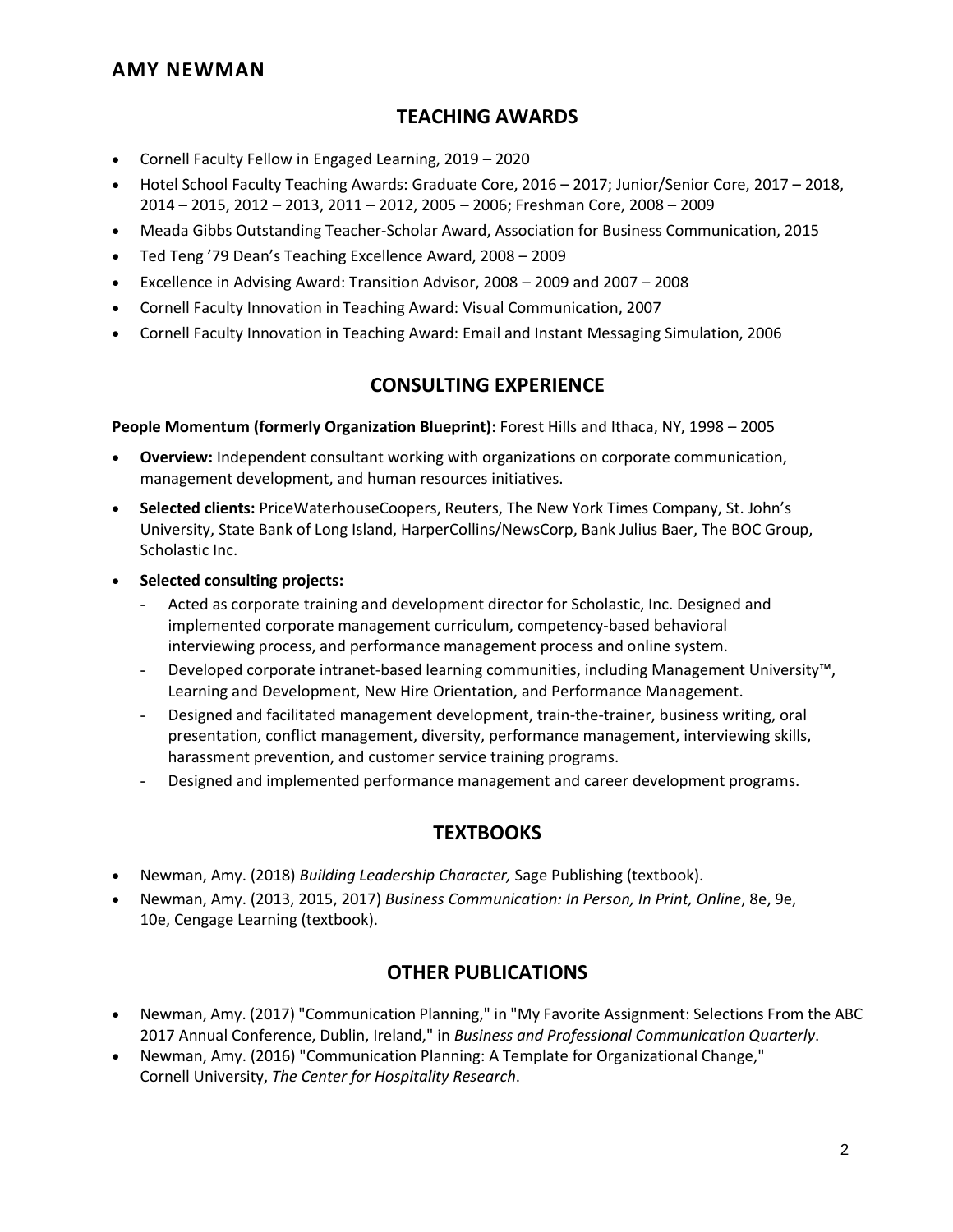- Newman, Amy. (2015) "How to Feel Confident for a Presentation and Manage Speech Anxiety," Cornell University, *The Center for Hospitality Research*.
- Newman, Amy. (2015) "How to Feel Confident for a Presentation and Manage Speech Anxiety," in "My Favorite Assignment: Selections from the ABC 2014 Annual Convention, Philadelphia, Pennsylvania," in *Business and Professional Communication Quarterly*.
- Newman, Amy. (2013) "Social Media and Ethics: Should We Rescind the Offer?" in "My Favorite Assignment: Selections from the ABC 2012 Annual Convention, Honolulu, Hawaii," in *Business Communication Quarterly*.
- Newman, Amy. (2012) "Social Media Consulting" in Selections from the ABC 2011 Annual Convention, Montreal, Canada," *Business Communication Quarterly*.
- Brownell, Judi and Newman, Amy. (2009) "Hospitality Managers and Communication Technologies," Cornell University, *The Center for Hospitality Research*.
- Brownell, Judi and Newman, Amy. (2008) "Applying Communication Technology: Introducing Email and Instant Messaging in the Hospitality Curriculum," *JoHLSTE*.
- Newman, Amy. (2007) "Email and Instant Messaging Simulation," Association for Business Communication, *Business Communication Quarterly.*
- Newman, Amy and Bronstein, Joshua. (2006) "IM 4 Learning," American Society for Training and Development's *T+D.*
- Newman, Amy. (2006) "How to Use Instant Messaging as a Learning Tool," McGraw-Hill's *Training and Performance Sourcebook*.
- Newman, Amy. (2003) "Going Back: Can Free Agents Return to Corporate Life?" *T+D*.
- Newman, Amy. (2002) "Trainer, Assess Thyself" *T+D*.
- Newman, Amy. (2002) Book Review of *Cultivating Communities of Practice*, *T+D*.
- Newman, Amy and Smith, Maureen. (2000) "How to Create a Web-based Learning Community," McGraw-Hill's *Training and Performance Sourcebook*.
- Newman, Amy and Smith, Maureen. (1999) "Knowledge Management," American Society for Training and Development, *Info Line*.
- Newman, Amy and Smith, Maureen. (1999) "How to Create a Virtual Learning Community," *T+D*.

## **PRESENTATIONS**

- Newman, Amy. (2018) "'Moral Muscle Memory': Focusing on Communication to Teach Ethics," Association for Business Communication, Miami, FL.
- Newman, Amy. (2017) "Vulnerability and Humility: Leadership Character in the Business Communication Curriculum," Association for Business Communication, Dublin, Ireland.
- Newman, Amy. (2016) "From Grammar to Grit: The Business Communication Discipline," Association for Business Communication, Albuquerque, NM. Meada Gibbs Award Presentation.
- Newman, Amy. (2016) "Using Video Capture as a Learning Tool," Teaching with Technology Panel, Association for Business Communication, Albuquerque, NM.
- Newman, Amy. (2015) "Taking Risks: Add Depth to Your Business Communication Course Without Losing Your Job," Association for Business Communication, Seattle, WA.
- Newman, Amy. (2014) "The Apostrophe: It's [sic] Evolution from the Declaration of Independence to Mobile Technologies," Association for Business Communication, Philadelphia, PA.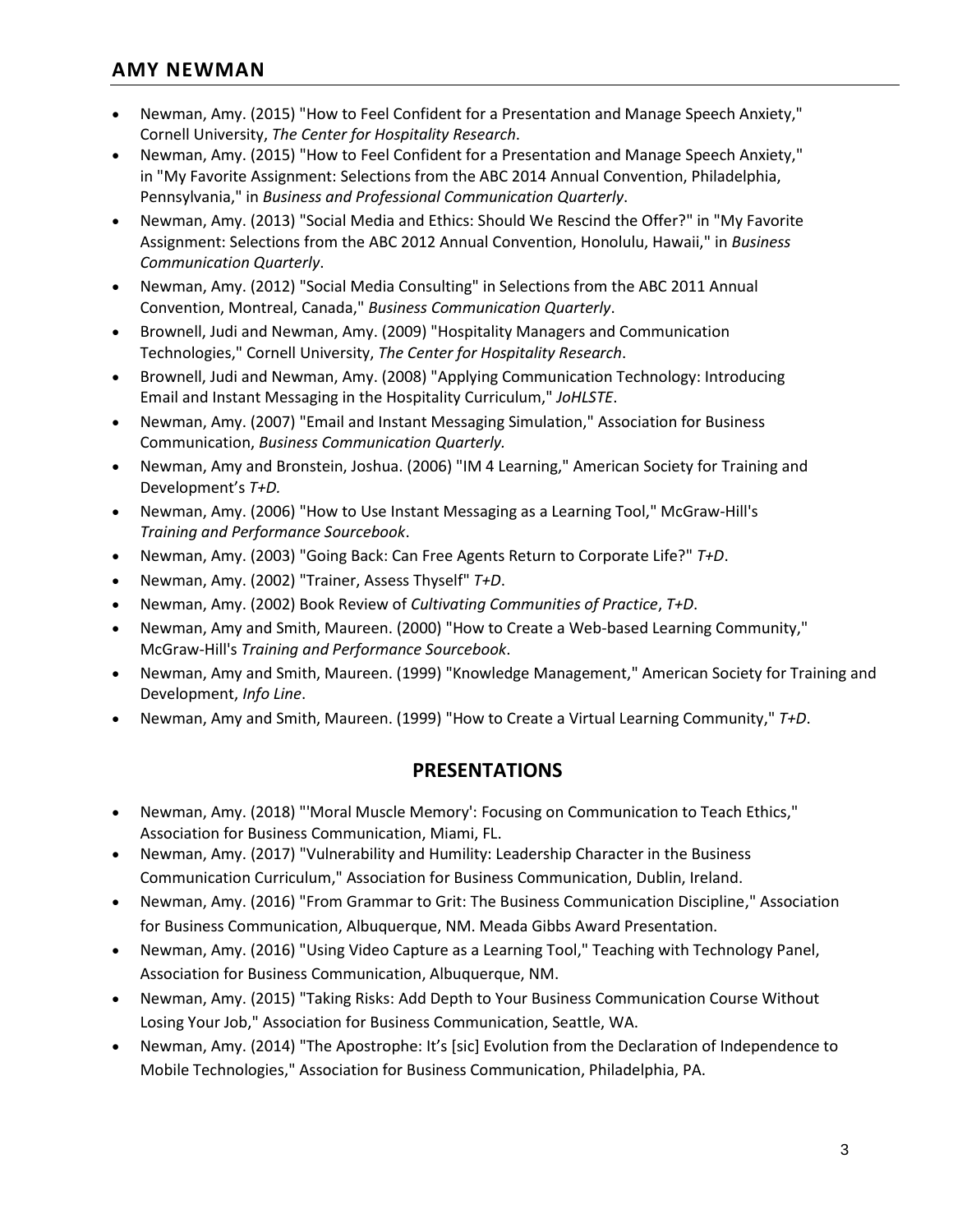- Newman, Amy. (2014) "Integrating Social Media into the Business Communication Curriculum," Temple University, Philadelphia, PA.
- Newman, Amy. (2013) "The Memo Is Dead," Association for Business Communication, New Orleans, LA.
- Gail Cruise, Jennifer Loney, Newman, Amy. (2012) "Teaching with Technology in Business Communication: Practical and Painless," Association for Business Communication, Honolulu, Hawaii.
- Lennox, David, Newman, Amy, and Wolfe, Maria. (2012) "How Business Leaders Communicate in 2012: Classroom Strategies for Teaching Current Practices," Association for Business Communication, Nijmegen, The Netherlands.
- Newman, Amy. (2012) "Technology and Business Communication: Keeping Current, Choosing Wisely," Association for Business Communication, Southeast Region, Guest Speaker, St. Petersburg, FL.
- Newman, Amy. (2011) "News You Can Use: Engaging Students Through Business Communication in the News," Association for Business Communication, Montreal, QC Canada.
- Newman, Amy. (2011) "Improving Your Email Communication," Webinar, Cengage Learning.
- Newman, Amy. "Infusing Social Media Assignments into Your Business Communication Class," Webinar, Cengage Learning, October 2011.
- Newman, Amy. (2011) "Business Communication: In Person, In Print, Online," Webinar, Cengage Learning.
- Newman, Amy and Allmendinger, Richard. (2011) "Engaging Students through the Effective Use of PowerPoint," Cornell Center for Teaching Excellence Panel Discussion, Ithaca, NY.
- Newman, Amy. (2010) "Infusing Social Media Assignments into Your Business Communication Class," Association for Business Communication, Chicago, IL.
- Newman, Amy and Wolfe, Maria. (2009) "Do You Feel My Pain? The Emotional Imperative in The Big Three Automakers' Crisis Communication," Association for Business Communication, Portsmouth, VA.
- Newman, Amy. (2009) "Leading Better Meetings," Cornell Campus Life Management, Ithaca, NY.
- Newman, Amy. (2008) "Email and Instant Messaging Simulation," Cornell Faculty Innovation in Teaching Speaker Series, Ithaca, NY.
- Newman, Amy. (2005) "R U Ready? How Technology Is Changing Business Communication," Association for Business Communication, Irvine, CA.
- Newman, Amy and Smith, Maureen. (2000) "Knowledge Management," Long Island American Society for Training and Development, and NJ ACENET (American Council on Education Network for Women Leaders in Higher Education), Trenton, NJ.
- Newman, Amy and Smith, Maureen. (1998) "Knowledge Management: Where's HR?" Society for Human Resources Management of Long Island, February 1999, and Human Resources Association of NY (HR/NY), New York, NY.
- Newman, Amy and Smith, Maureen. (1998) "Harnessing Intellectual Capital: A Strategic Look at Your Knowledge Management System," Info Online Conference, Chicago, IL, November 1998.
- Newman, Amy and Smith, Maureen. (1998) "Harnessing Intellectual Capital: Implications for Training Directors," NY American Society for Training and Development, New York, NY.

## **ONLINE CONTENT AND TOOLS**

 Newman, Amy (2018 – 2019) eCornell course development: "Building Leadership Character," "Authenticity, Integrity, and Accountability," "Courage, Humility, and Compassion," "Communication Planning for Change," and "Crisis Communication."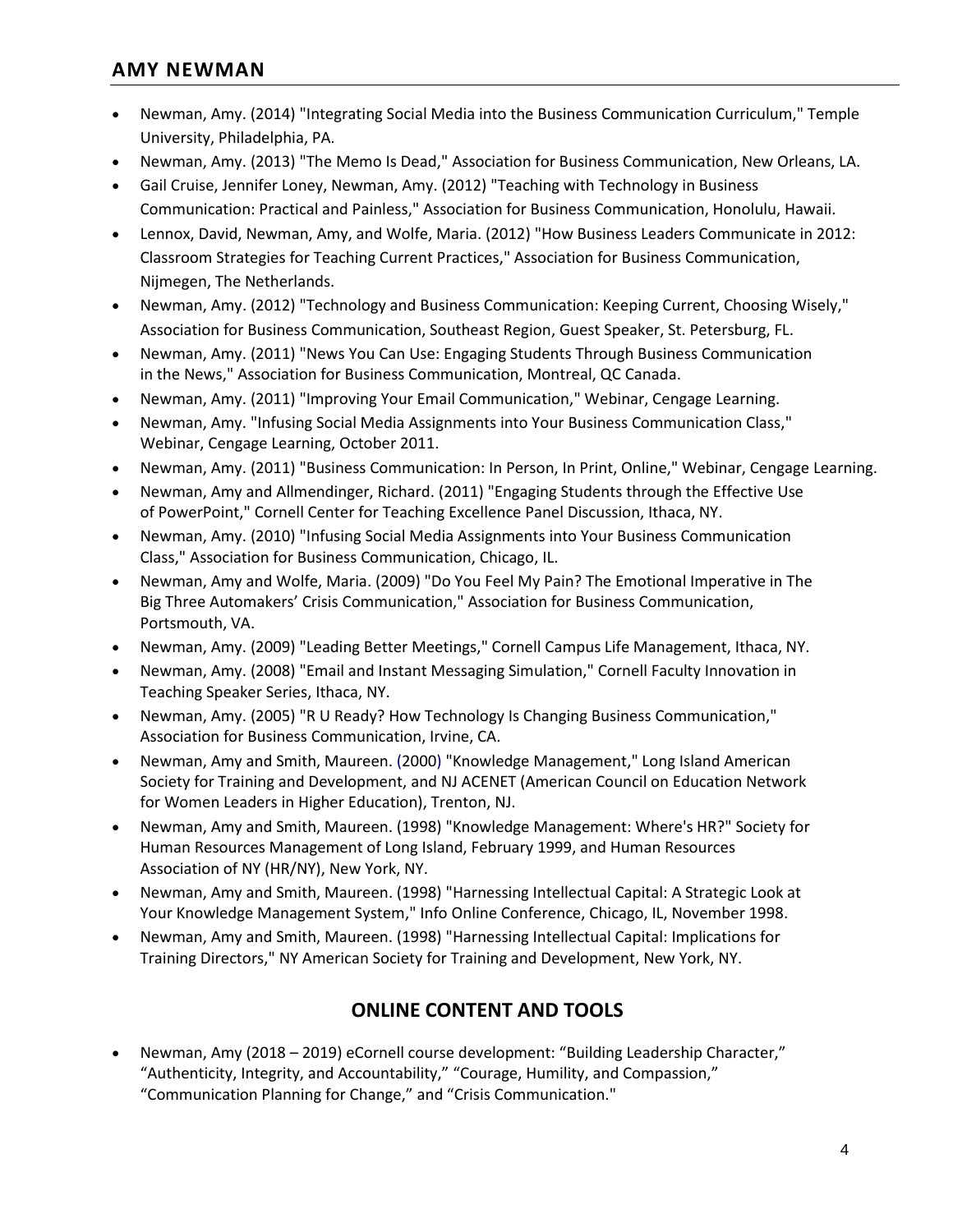- Newman, Amy. (2010 current) "Leadership Character and Communication," Blog, [amynewman.com](file:///C:/Users/an97/Documents/Career%20and%20Performance/amynewman.com) and Cengage Learning, [http://community.cengage.com/gecresource2/info/b/bus\\_comm/](http://community.cengage.com/gecresource2/info/b/bus_comm/).
- Newman, Amy. (2013 2016) Textbook supplements: MindTap online learning tools (selfassessments, videos, graded activities), Instructor's Guides, and PowerPoints for *Business Communication: In Person, In Print, Online*.
- Newman, Amy (2017) "Communication Planning: Preparing for an Organizational Change," eCornell WebCast.
- Newman, Amy (2016) "Crisis Communication," eCornell WebCast.
- Newman, Amy. (2013) "How to Feel Confident for a Presentation and Manage Speech Anxiety," [http://speaking.amynewman.com](http://speaking.amynewman.com/) (email = user; password = statler65).
- Newman, Amy and Kimes, Sherri (2010) "Colonnade Hotel and Resort: Responding to an Online Complaint," Social Media Case Study, selected as Annual Student Writing Contest for the Association for Business Communication, 2012.
- Newman, Amy. (2009) "Using Visual Communication to Support a Presentation: Focus on PowerPoint," Cornell CyberTower Study Room.
- Newman, Amy. (2009) Business Communication Simulations, Cengage Learning, "Writeaway Hotels" Email Communication, "PersuadeCafé" Persuasive Communication, "Bank on Me Employment Communication," "Dewey, Write, and Howe" Team and Multicultural Communication, "Aggresshop" Customer Communication, "In the Loop Soup Kitchen" Crisis Communication.

# **CORPORATE EXPERIENCE**

#### **Reuters America**: New York, NY 1994 – 1998

**Director, Employee Development** *(December 1995 – January 1998)* **Manager, Career and Leadership Development** *(June 1994 – December 1995)*

- Designed and implemented executive development, succession planning, and high potential systems through executive committee members. Participated as part of the global Management Development Group to develop international programs.
- Developed and implemented competency-based training curricula and certification programs for Reuters America managers and employees. Managed internal staff and external consultants.
- Established Career Development Groups and mentoring programs to focus on local staff development.
- Managed Performance Management, Graduate Recruitment, and New Employee Orientation.

**MCI Telecommunications, Inc.**: Rye Brook, NY1992 – 1994

**Employee Relations Manager** *(August 1993 – June 1994)* **Training and Development Manager** *(January 1993 – August 1993)* **Senior Training Specialist** *(October 1992 – January 1993)*

- Managed HR generalists in locations throughout the United States. Handled escalated employee relations issues and EEOC charges. Worked closely with executives on organizational structure and design issues.
- Managed a staff and consultants to develop and implement management, business, and professional development training initiatives. Worked through two company-wide reorganizations and consulted with clients to manage change. Managed Executive Development program. Received "President's Club" award.

5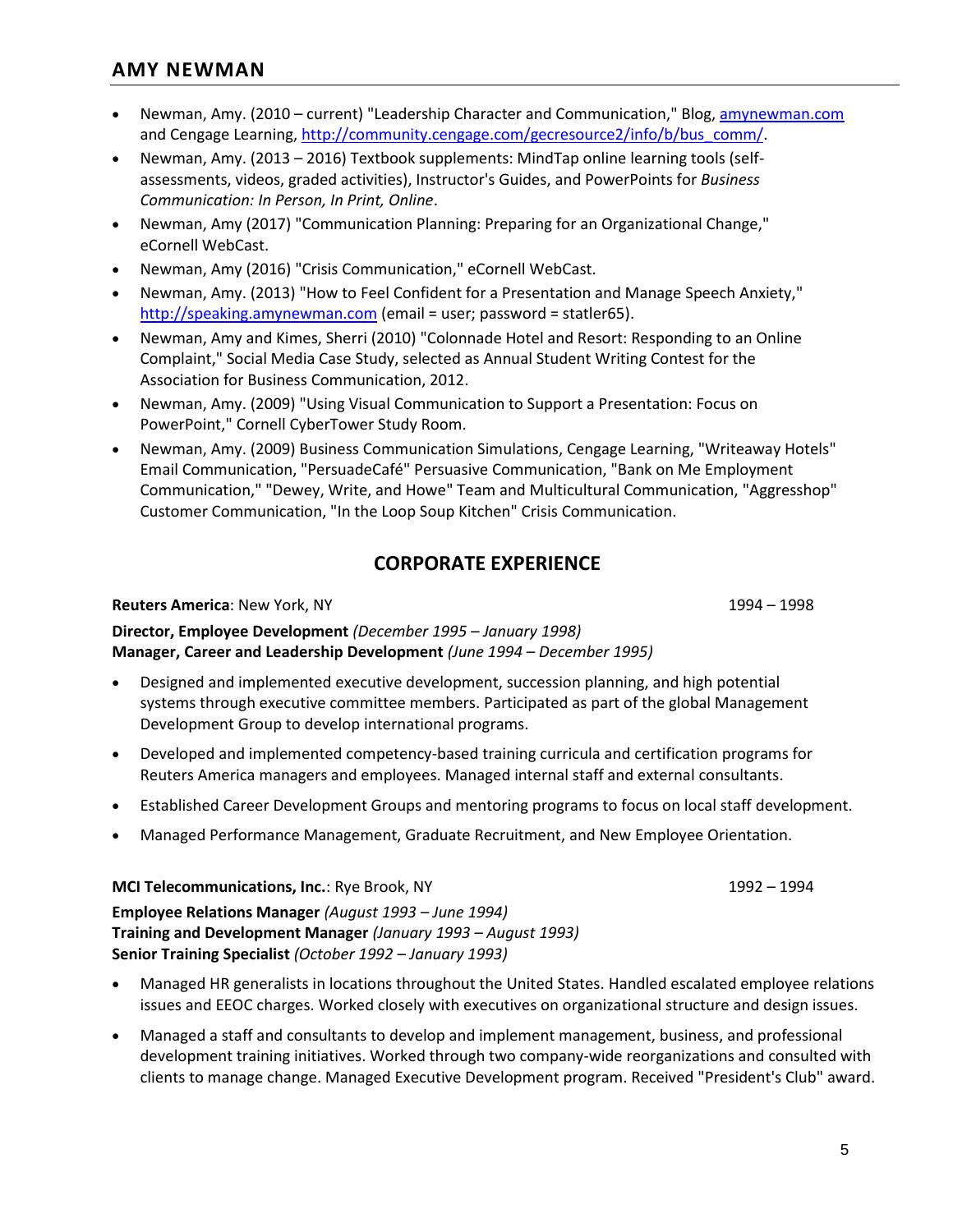**Canon U.S.A., Inc.**: Lake Success, NY 1988 – 1992 **Lead Trainer** *(February 1991 – October 1992)* **Human Resources Trainer** *(September 1988 – February 1991)*

- Oversaw management and professional development activities nationwide. Developed and conducted train-the-trainer workshops for regional and subsidiary HR managers.
- Managed annual performance appraisal process; developed an automated skills tracking system.

#### **The Dime Savings Bank of New York**: Uniondale, NY 1986 – 1988

**Business Analyst**, Consumer Lending *(April 1988 – September 1988)* **Training Specialist**, Human Resources *(January 1987 – April 1988)* **Training Analyst**, Human Resources *(June 1986 – January 1987)*

- Designed and conducted management, business skills, and product training programs bank-wide.
- Administered high potential management program. Developed orientation and mentoring programs.

#### **PROFESSIONAL MEMBERSHIPS AND SERVICE**

**Association for Business Communication**, international professional association

Board of Directors, Director-at-Large, 2015 – current Finance Committee Chair, 2019 – current *Business and Professional Communication Quarterly* Reviewer, 2015 – current Association Member, 2005 – current Technology Committee Member, 2006 – 2016

**CHEW**, Circle for Healthy Eating and Wellness, not-for-profit peer support group Founder and Co-Facilitator, 2015 – 2018

**One World Market**, not-for-profit fair trade organization

Board Member, 2013 – 2017; Secretary, 2014 – 2017

**Challenge**, not-for-profit organization for people with barriers to employment Board Member, 2005 – 2011; Chair, Human Resources Committee, 2007 – 2011

#### **Cornell University Service**

- Coordinator, Assurance of Learning for AACSB, Hotel School Undergraduate Curriculum (2018 2019)
- Hotel School New Faculty Development Program (2018 2019)
- Hotel School Management Communication Sub-Area Lead (2016 current)
- Hotel School Faculty Policy Committee, elected position (2010 2013, 2016 current)
- Various Faculty Personnel Committees: Reappointment, Promotion, and Search (2010 current)
- Hotel School Undergraduate Admissions Committee (2005 2010 and 2013 2018)
- Hotel School "Teaching Conversations" Faculty Co-Facilitator (2018)
- Hotel Ezra Cornell Communication Advisor (2007 2017)
- Cornell University Co-Investigator for Title IX Complaints, (2012 2017)